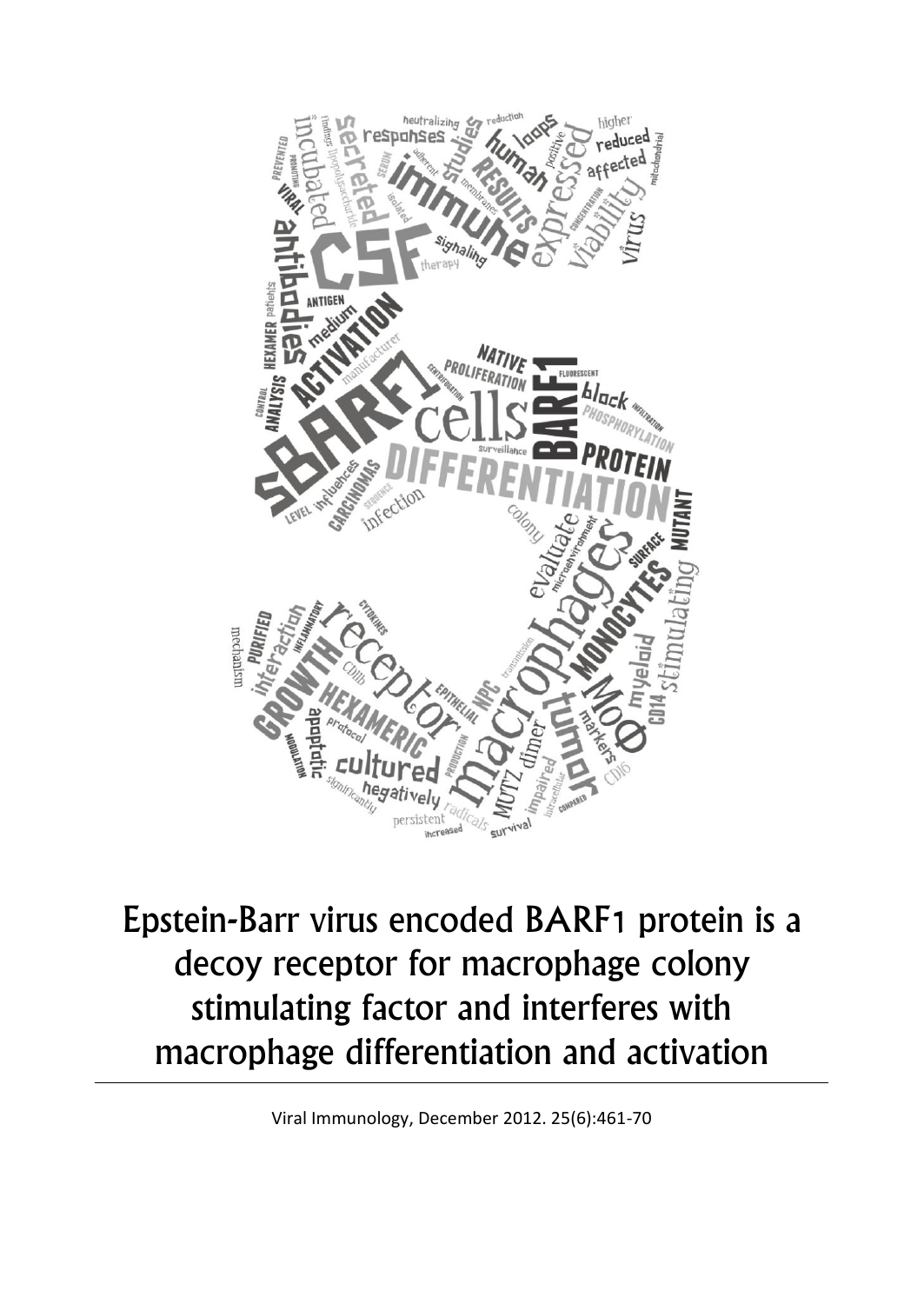# Epstein-Barr virus encoded BARF1 protein is a decoy receptor for macrophage colony stimulating factor and interferes with macrophage differentiation and activation

EK Hoebe<sup>1</sup>, TYS Le Large<sup>1</sup>, N Tarbouriech<sup>2</sup>, D. Oosterhoff<sup>3</sup>, TD de Gruijl<sup>3</sup>, JM Middeldorp<sup>1</sup> and AE Greijer $^1$ .

1: Department of Pathology, VU University medical center, Amsterdam, The Netherlands.

2: UVHCI UMI 3265 UJF-EMBL-CNRS, Grenoble, France

3: Department of Medical Oncology, VU University medical center, Amsterdam, The **Netherlands** 

# **Abstract**

Epstein-Barr virus (EBV), like many other persistent herpes viruses, has acquired numerous mechanisms for subverting or evading immune surveillance. This study investigates the role of secreted EBV-encoded BARF1 protein (sBARF1) in creating an immune evasive microenvironment. Wild-type consensus BARF1 was expressed in the human 293 cell line and purified. This native hexameric sBARF1 had inhibitory capacity on macrophage colony stimulating factor (M-CSF)-stimulated, and not on granulocyte macrophage colony stimulating factor (GM-CSF)-stimulated growth and differentiation of myeloid cells. Antibodies specific to hexameric sBARF1 were able to block this effect. M-CSF was shown to interact with sBARF1 via the protruding N-terminal loops involving Val38 and Ala84. Each BARF1 hexamer was capable of binding three M-CSF dimers. Mutations in the BARF1 loops greatly affected M-CSF interaction and showed loss of growth inhibition. Analysis of the activation state of the M-CSF receptor c-fms and its downstream kinase pathways showed that sBARF1 prevented M-CSF induced downstream phosphorylation. Since M-CSF is an important factor in macrophage differentiation, the effect of sBARF1 on the function of monocyte-derived macrophages was evaluated. sBARF1 affected overall survival and morphology and significantly reduced expression of macrophage differentiation surface markers such as CD14, CD11b, CD16 and CD169. Macrophages differentiating in the presence of sBARF1 showed impaired responses to lipopolysaccharide and decreased oxygen radical formation as well as reduced phagocytosis of apoptotic cells. In conclusion, EBV sBARF1 protein is a potent decoy receptor for M-CSF, hampering the function and differentiation of macrophages. These results suggest that sBARF1 contributes to the modulation of immune responses in the microenvironment of EBV positive carcinomas.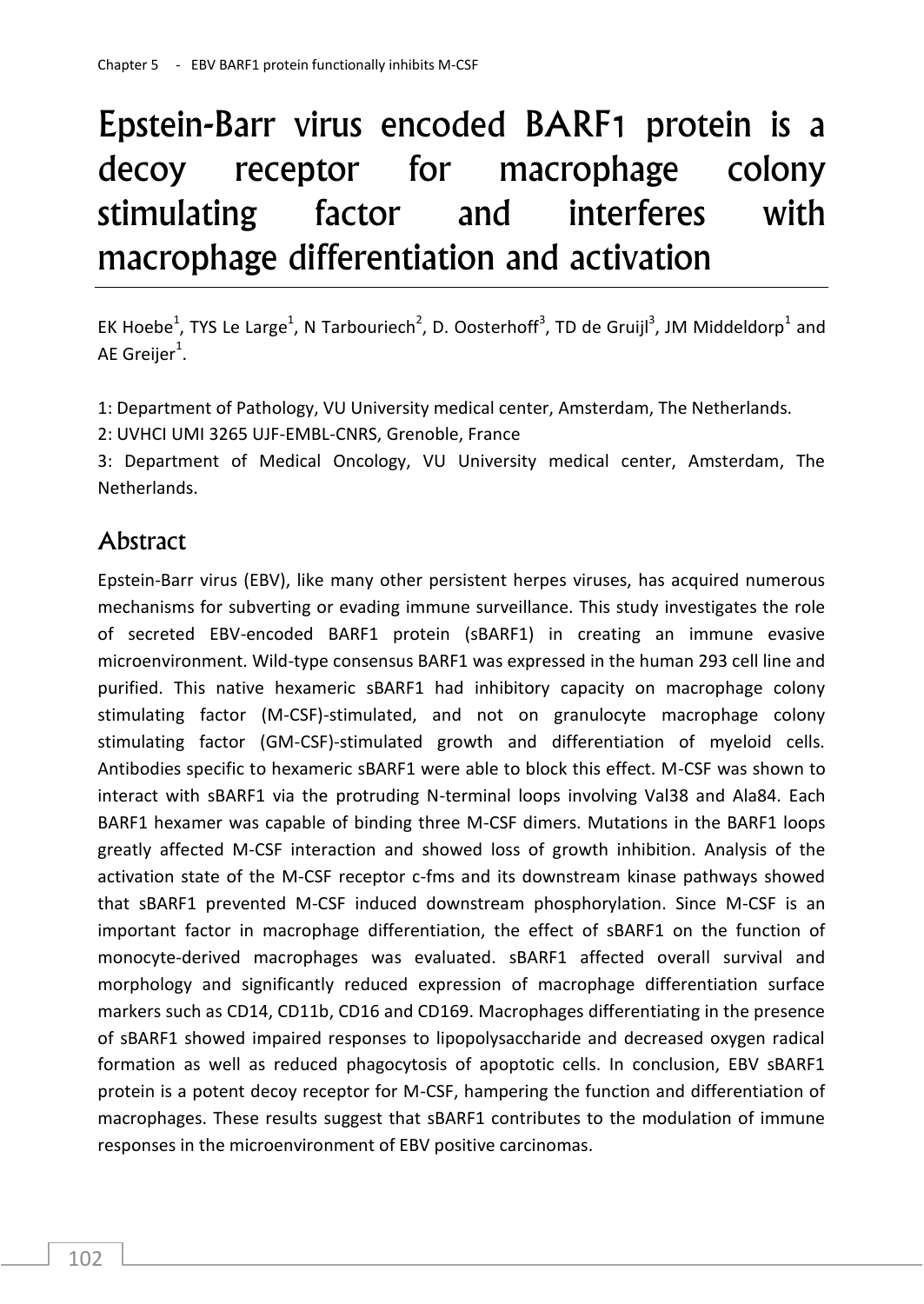## Introduction

Epstein-Barr virus (EBV) is a widespread human gamma-herpesvirus with B lymphocyte and epithelial cell tropism, which persistently infects about 90 % of the world population. EBV persistence occurs in a tight balance with the immune system, and is emphasized by the higher risk for lymphoproliferative diseases in immunosuppressed patients. However, EBV is causally linked to several carcinomas and lymphomas in immunocompetent individuals as well. EBV is associated with approximately 100 % of undifferentiated nasopharyngeal carcinomas (NPC) (1-3), and about 10 % of gastric carcinomas (GC) worldwide (4-6). The EBV genome contains over 80 open reading frames, of which only a few latent genes are expressed in EBV related malignancies (7-9). Strikingly, EBV-positive epithelial malignancies express a viral oncogene encoded in the BamHI-A rightward frame 1 (BARF1), which is absent from EBV-positive lymphomas (10-12). In the lytic cycle, BARF1 is transcribed in both epithelial and lymphoid cell types (13).

Computer-assisted amino acid sequence analysis of sBARF1 indicated weak homology with a conserved region found in several members of the tyrosine kinase family, including the receptor for macrophage colony stimulating factor (M-CSF), platelet-derived growth factor (PDGF) receptor, fibroblast growth factor (FGF) receptor, and hepatocyte growth factor (HGF) receptor (14,15). The homology with these receptors is restricted to a conserved structural region not involved in the ligand binding domains (15). Full-length BARF1 has homology with the T cell receptor co-stimulatory molecule CD80 (16). Prior studies with monomeric Fc-tagged BARF1 indicated that BARF1 is a viral scavenger of M-CSF, binding all three isoforms, and acting as a functional antagonist for M-CSF (15,17). However, subsequent studies on the structure of secreted BARF1 revealed a hexameric molecule, which may differ in structure and function from monomeric Fc-tagged BARF1 (16,18,19).

M-CSF is synthesized by many cell types, including endothelial cells, fibroblasts, bone marrow stromal cells, osteoblasts, and keratinocytes. Serum levels of M-CSF in normal adults range from 1.7 - 8.4 ng/mL (20), but are elevated during pregnancy, infection, lymphomas, and breast, ovary, and endometrial carcinomas (20-23). High-level secreted BARF1 was observed in serum samples of NPC patients (24). M-CSF is a pleiotropic growth factor with many roles in the immune system; M-CSF is important for regulating the viability, proliferation and differentiation of mononuclear phagocytes from monocytes to macrophages, but also for the differentiation of Langerhans and other dendritic cell subsets (DCs) (23,25-29). The most appreciated function of M-CSF relates to the induction of monocyte differentiation into resident macrophages (M2 macrophages) (26,30).

EBV-infected monocytes have been suggested as a vehicle for virus transmission between the blood compartment and oral epithelium, and EBV infection *in vitro* alters monocyte function by affecting innate inflammatory functions (31-34). Following differentiation into DCs, monocytes become resistant to apoptosis caused by EBV infection (31). M-CSF inhibition by secreted BARF1 might be instrumental for EBV in restricting maturation of macrophage effector functions, thus ensuring that these immune cells support dissemination of viral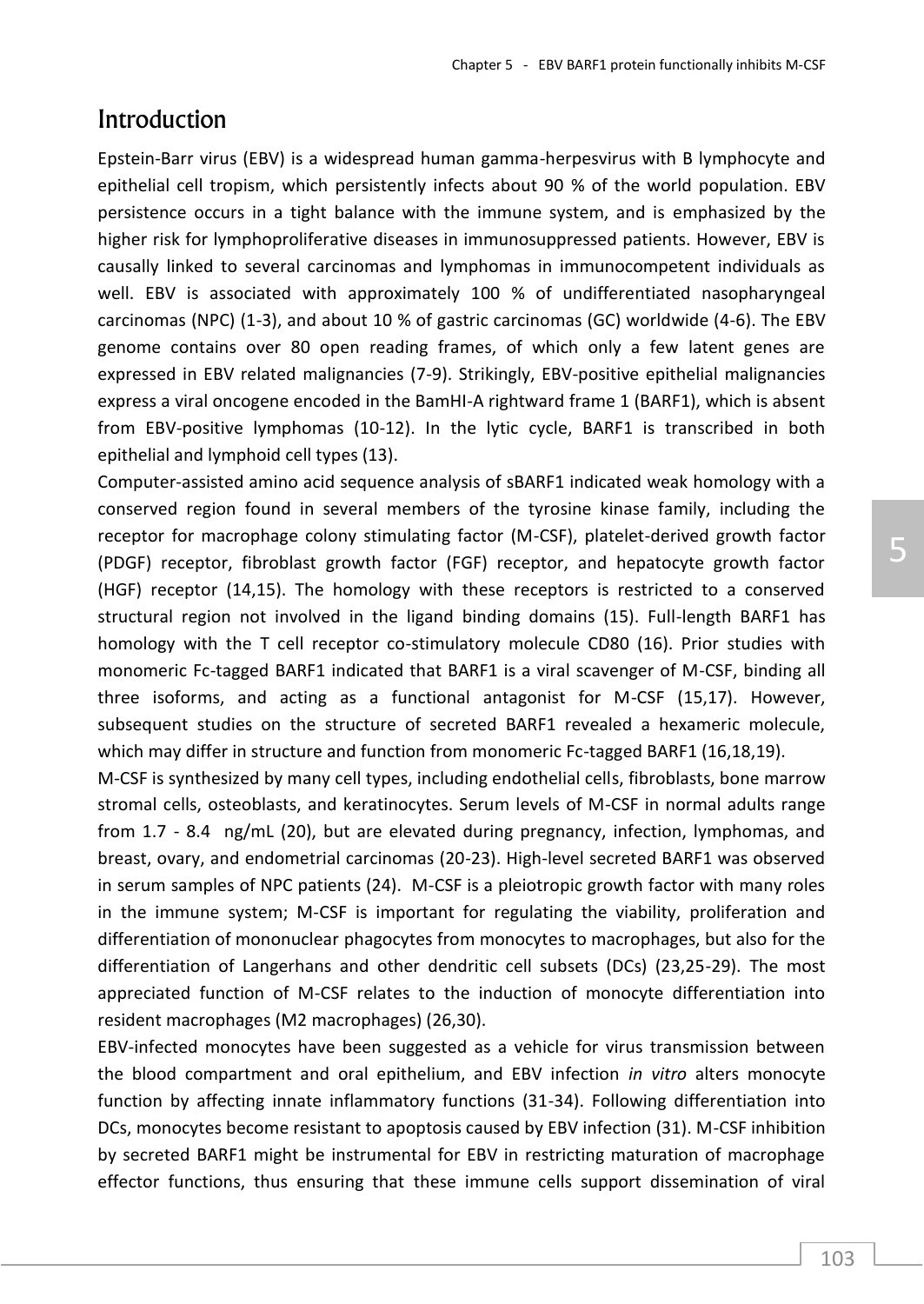progeny rather than elimination of the internalized or bound virus. In NPC, lymphocyte infiltration does not affect prognosis (35,36), but infiltration of NPC with mononuclear cells is correlated with a higher survival rate (37,38), indicating their involvement in tumor cell eradication. An EBV infected tumor cell, expressing viral antigens that can be recognized, might thus benefit from local myeloid suppression resulting from M-CSF inhibition by BARF1. Humoral immune responses to BARF1 can be detected, but are relatively low (19). BARF1 was recently shown to trigger both CD4 and CD8 cellular immune responses in NPC patients, providing a basis for specific immunotherapy (39). However, the lymphocytes from the NPC tumor environment are functionally impaired (35,36). By binding and functionally inhibiting M-CSF, sBARF1 might interfere with myeloid sentinel functions and thus contribute to an immunological silence facilitating immune escape. Clearly, more insight into how EBV manipulates the immune system is necessary for the progress of advanced immune therapy. In this study, an NPC-sequence-derived native hexameric sBARF1 protein was used to assess its biological effects as a decoy receptor for M-CSF, and to evaluate its effects on cells of myeloid lineage. We showed that M-CSF-induced macrophage differentiation, function and survival is severely impaired in the presence of native sBARF1, further characterizing it as a viral immune suppressive factor with possible effects on both viral dissemination and cancer immune escape. Mutations in the N-terminal loops of sBARF1 demonstrated the specificity of the sBARF1/M-CSF interaction, indicating that future therapies should be aimed at this site.

# Materials and methods

Cell culture. Human cytokine-dependent MUTZ-3 cells were obtained from the German collection of microorganisms and cell cultures DSMZ (Braunschweig, Germany) and cultured in Costar 12-well tissue culture plates (Corning, Amsterdam, Netherlands) at 0.4 million cells in 2 mL MEM-α containing 10 % FCS, 100 U/mL sodium penicillin, 100 μg/mL streptomycin sulphate, 2 mM L-glutamine (P/S/G) and 50 µM β-mercaptoethanol, supplemented with 10 % conditioned medium from the human renal carcinoma cell line 5637 (40-42). Peripheral blood mononuclear cells (PBMCs) were isolated from buffy coats of healthy donors (Sanquin, Amsterdam) by Ficoll density gradient centrifugation. CD14+ monocytes were isolated from PBMCs by magnetic sorting (MACS) with anti-CD14 microbeads (Miltenyi Biotec, Bergisch Gladbach, Germany) according to the manufacturer's protocol. Monocytes were differentiated into monocyte-derived macrophages (MoΦ) in 5 - 7 days in IMDM medium (Invitrogen, Carlsbad, CA) supplemented with 10 % FCS, P/S/G and 10 ng/mL human M-CSF (Miltenyi Biotec). Where indicated, M-CSF was preincubated with purified native human sBARF1 (200 ng/mL unless indicated otherwise) (19) for 1 hr at room temperature before adding it to the monocytes to create sBARF1-treated macrophages. (sBARF1-treated MoΦ) sBARF1 production. Soluble hexameric BARF1 protein (sBARF1), cloned from a NPC-derived EBV isolate and expressed in HEK293 human epithelial cells, was purified to homogeneity from serum-free supernatants by lectin-affinity chromatography as previously described (19,43).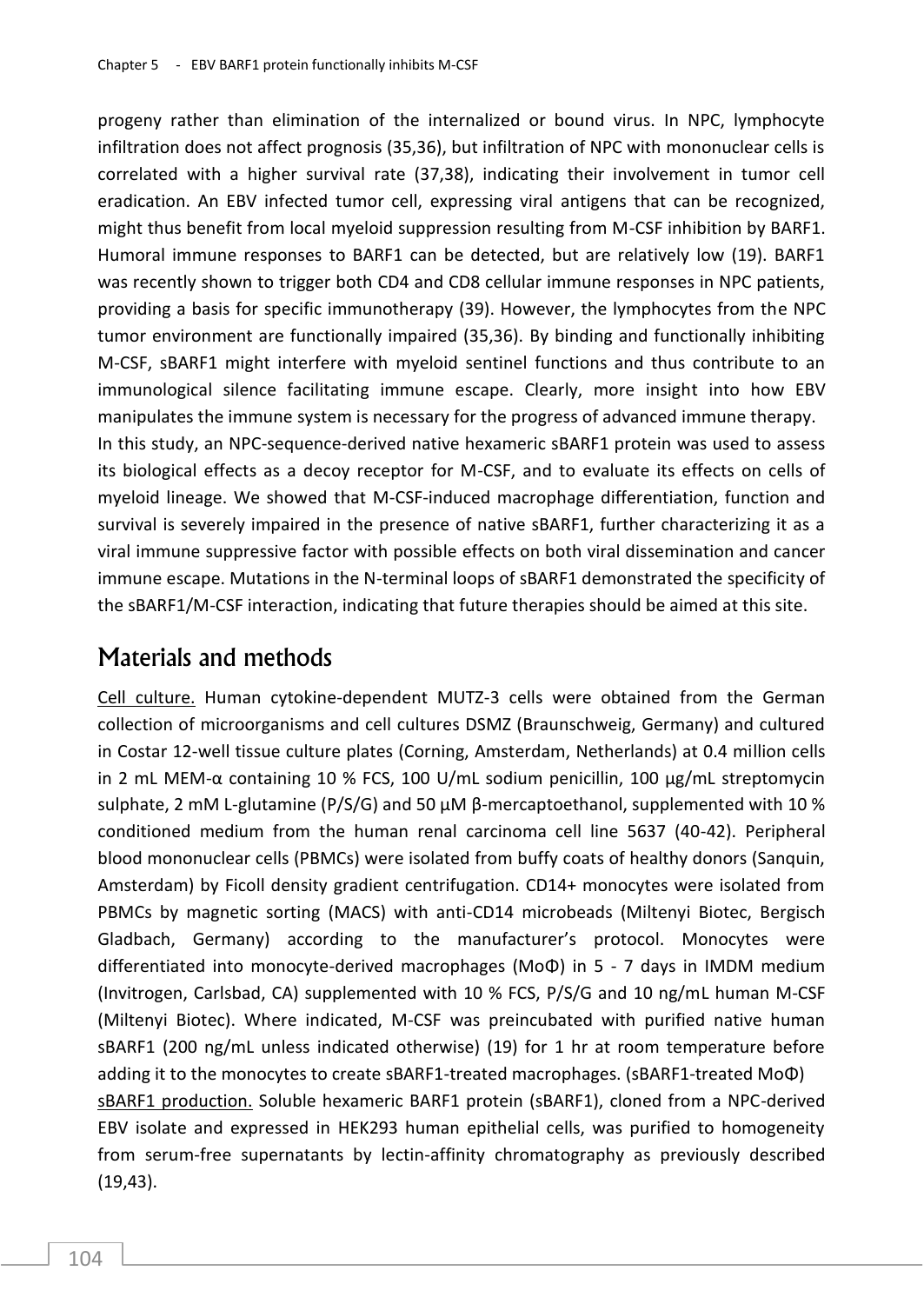Site-directed mutagenesis. M-CSF binding site mutants of BARF1 were created using the Quickchange Lightning multi-site-directed mutagenesis kit according to the manufacturer's instructions (Stratagene, Santa Clara, CA) to incorporate specific mutations into the original pcDNA4-BARF1 expression vector. Mutant sBARF1 was produced and purified exactly the same as the wild-type sBARF1.

Immunoprecipitation. Rabbit polyclonal antibodies specifically reactive with native hexameric BARF1 were covalently bound to Protein-G beads (GE Healthcare, Waukesha, WI) using 6 mg/mL dimethylpimilimidate in 0.2 M Na<sub>2</sub>B<sub>4</sub>O<sub>7</sub>•10H<sub>2</sub>O at pH 9 for 1 hr at room temperature. followed by three wash steps with 0.2 M ethanolamine. sBARF1 and attached protein was immunoprecipitated (IP) from medium by anti-BARF1 beads, eluted with 0.2 M glycine (pH 3.0) and neutralized with 3 M Tris (pH 8.0).

SDS-PAGE and Western blot. Cells were lysed in IP buffer containing Protease Inhibitor Cocktail (Roche, Basel, Switzerland) and sonicated. Cell debris was removed by centrifugation and protein concentration was determined using BCA Protein Assay kit (Pierce, Rockford, IL). Cell extracts and IP-samples were diluted in 2 loading buffer (BioRad, Hercules, CA) with βmercaptoethanol, denatured for 5 min at 95°C and separated on a 12.5 % SDS-PAGE gel. After transferring to Hybond ECL nitrocellulose membrane (GE Healthcare), the membranes were blocked in PBS with additional Tween-20 (PBST) containing 3 % non-fat dry milk for 1 h at room temperature. Anti-M-CSF antibodies (1:500; Santa Cruz Biotechnology, Santa Cruz, CA) or anti-BARF1 4A6 antibodies (1:100) (19) were incubated overnight at 4°C in PBST with 5 % BSA. After three wash steps with PBST, the appropriate HRP-labeled secondary antibodies (Dako, Glostrup, Denmark) were incubated 1:2000 in 3 % milk for 1 h, and the antibody was removed by three wash steps with PBST, followed by visualization with ECL (GE Healthcare). Pathscan Multiplex Western Cocktail (#5301) was used to visualize phosphorylated MAPK, Akt- and phosphorylated M-CSF receptor (#3151; Cell Signaling Technology, Danvers, MA) according to the manufacturer's protocol.

Viability assay. Approximately 100,000 MoΦ were cultured in 200 μL medium per well in 96 well plates. Viability was determined with a cell proliferation kit (MTT; Roche) according to the manufacturer's protocol. Absorbance was measured with a Tecan Spectafluor at 590 nm. Giemsa and nitroblue tetrazolium staining. Following methanol fixation, cells were stained with Giemsa solution (Merck Sharp & Dohme, Whitehouse Station, NJ) 1:5 in H<sub>2</sub>O for 1 h. To determine the production of free radicals upon lipopolysaccharide (LPS) stimulation, MoΦ were pre-sensitized with 200 U/mL human Interferon-γ (Miltenyi Biotec) for 2 h. Subsequently 1 μg/mL LPS (E.coli strain 055:B5; Dako) and 0.04 % nitroblue tetrazolium (NBT; Sigma-Aldrich, Buchs, Switzerland) were added and incubated for 4 h. After treatment, the cells were fixed and light microphotographs(40x) were taken with Leica software (Wetzlar, Germany).

Flow cytometry. MoΦ were harvested with 0.05 mM EDTA (Merck Sharp & Dohme) in PBS and washed with fluorescence-activated cell sorter (FACS) buffer (0.2 % BSA and 0.002 %  $NaN<sub>3</sub>$  in PBS), before staining with monoclonal antibodies specific for macrophage surface markers for at least 30 min at 4°C. The monoclonal antibodies used were fluorescein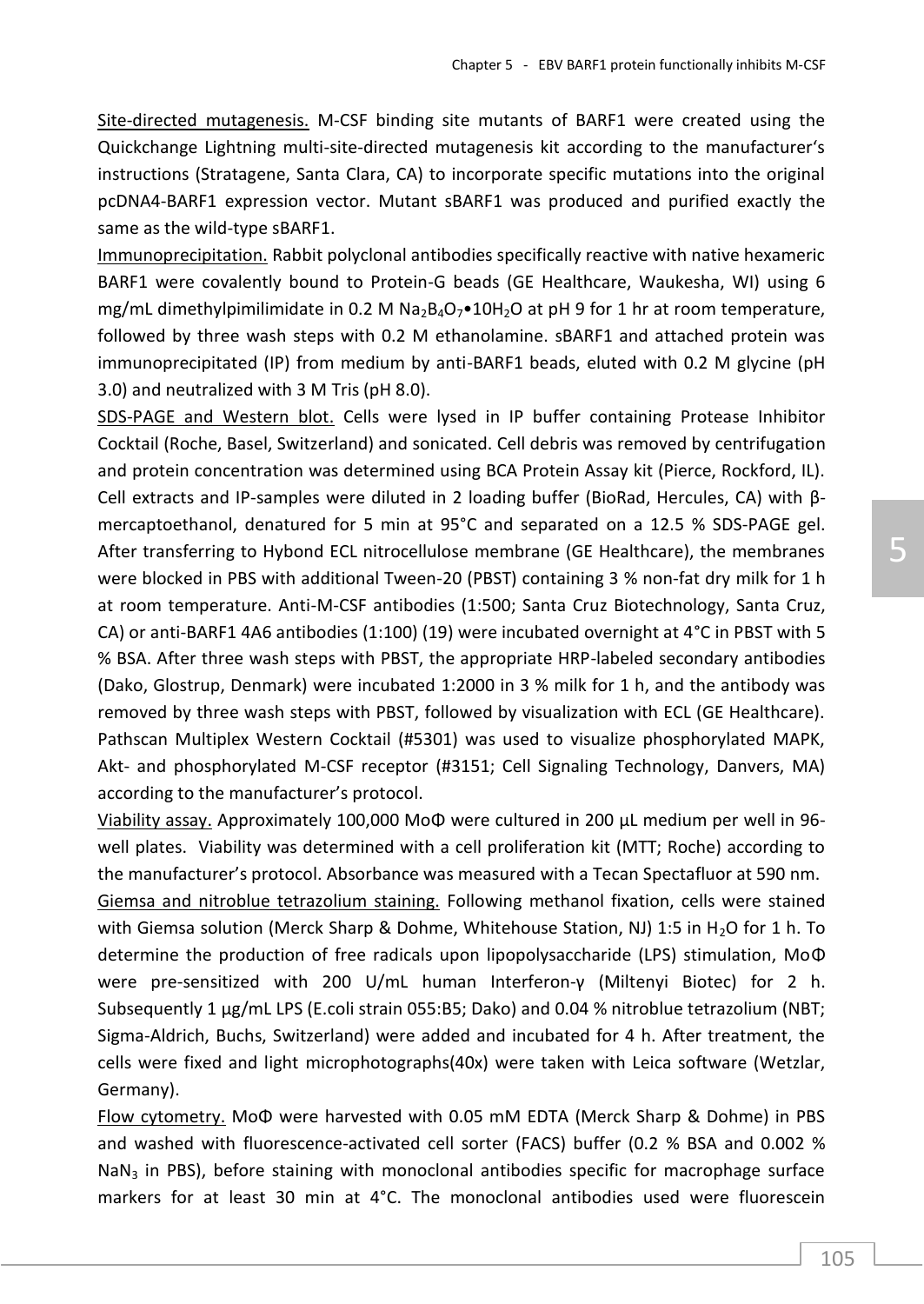isothiocyanate (FITC)-conjugated IgG1 (isotype control), phycoerythrin (PE)-conjugated against IgG1 (isotype control), FITC-conjugated against CD14, CD16, and CD64, PE-conjugated against HLA-DR, CD11b, CD11c, CD36, and CD1a (BD Biosciences, Franklin Lakes, NJ) and FITC-conjugated against CD169 (Abcam, Cambridge, U.K.). After washing, the cells were analyzed on a FACSCalibur II system (BD Biosciences). The results were analyzed with CellQuest Pro software.

Phagocytosis assay. MoФ were cultured on glass chamber slides during differentiation. Jurkat cells were dyed fluorescent green using PKH67 dye (Invitrogen) according to the manufacturer's protocol, 1 day before lethal irradiation with 50 Gy. After 5 h, apoptotic cells were added to the macrophages. After 1.5 h incubation, the macrophages were washed four times with ice-cold PBS and fixed with 4 % paraformaldehyde at 4°C for 30 min. To visualize macrophage contours, the cells were washed three times with PBS, permeabilized with 0.1 % Triton-X100 in PBS and incubated with 1:40 rhodamine phalloidin (Sigma Aldrich) in PBS and 5 % BSA for 1 h at room temperature. After washing, the slides were cover-slipped, and pictures were taken using a Leica confocal microscope.

Data analysis. The Wilcoxon signed rank test was performed using GraphPath-4 statistical software (La Jolla, CA) and p-values below 0.05 were considered significant.

## **Results**

## Secreted BARF1 protein binds and functionally inhibits M-CSF

To evaluate whether the native secreted hexameric form of BARF1 could bind macrophage colony stimulating factor (M-CSF), co-immunoprecipitations were performed in DMEM supplemented with purified sBARF1 or M-CSF or both. Protein-G beads covalently linked to anti-sBARF1 antibody, recognizing the hexameric form of sBARF1, were used to precipitate BARF1 from medium with or without M-CSF. Immunoblot analysis revealed that M-CSF was specifically precipitated when BARF1 was present in the medium (Figure 1A), indicating a direct binding of sBARF1 to M-CSF.

The human myeloid cell line MUTZ-3 was used to evaluate whether sBARF1 binding to M-CSF functionally interfered with cell proliferation. These cells are dependent on human cytokines for *in vitro* growth and thus can be used to evaluate functional cytokine levels. MUTZ-3 cells were cultured in the presence of 10 ng/mL M-CSF, which was pre-incubated with sBARF1 at different concentrations. As shown in Figure 1B, sBARF1 was able to block M-CSF dependent growth of MUTZ-3 cells in a dose-dependent manner. Concentrations higher than 17 ng/mL purified sBARF1 were able to block 10 ng/mL M-CSF, equaling one sBARF1 hexamer binding three M-CSF dimers. In addition, MUTZ-3 cells can also be maintained in the presence of granulocyte macrophage-colony stimulating factor (GM-CSF), which has a tertiary structure similar to M-CSF, but a different quaternary structure and receptor interaction. Of note, sBARF1 was not able to block GM-CSF-dependent cell proliferation, demonstrating its binding specificity for M-CSF, and confirming that sBARF1 by itself has no toxic or harmful effect (Figure 1B). The proliferation of MUTZ-3 cells in the presence of sBARF1 could be restored by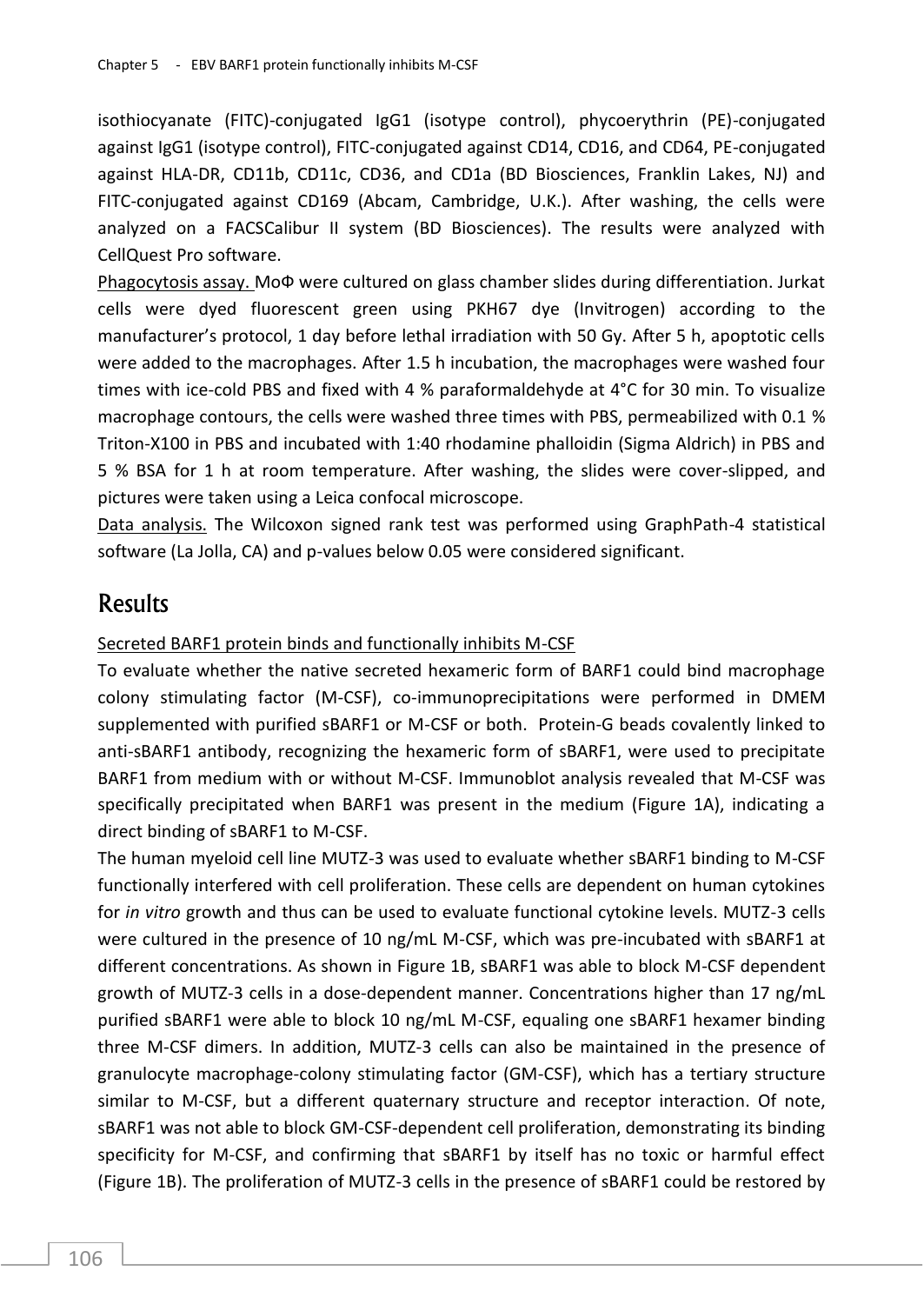pre-incubation with a neutralizing antibody against BARF1 (Figure 1D). These results showed that sBARF1 is able to functionally inhibit M-CSF, but not GM-CSF, and that this can be neutralized by specific antibodies.



**Figure 1.** [A] sBARF1 binds and functionally interferes with M-CSF. Immunoprecipitation, using linked anti-sBARF1 beads, was performed with M-CSF, in the presence or absence of sBARF1. As a control, medium with both sBARF1 and M-CSF was loaded. M-CSF was specifically precipitated when sBARF1 was present. [B] MUTZ-3 cells were cultured for 3 d, with or without 10 ng/mL M-CSF or 100 U/mL GM-CSF pre-incubated for 1 h with sBARF1 at different concentrations. Growth was determined using the MTT proliferation test. The growth over 3d with growth factor was set at 100 % and values at plating were set at 0 %. We found that ±17 ng/mL sBARF1 was sufficient to block the proliferation induced by 10 ng/mL M-CSF but not GM-CSF. [C] Inhibitory concentration (IC) values for 10 ng/mL M-CSF and the accompanying standard error of the mean (SEM). [D] The effect of sBARF1 could partially be restored by preincubating sBARF with specific antibodies. 20 ng/mL of sBARF1 was used to inhibit M-CSF dependent growth of MUTZ-3 cells. Antibodies against LMP1 were used as a negative control.

## Structural basis of the interaction between M-CSF and sBARF1

Sequence analysis revealed structural homology of sBARF1 with several growth factor receptors, but gave no indication which parts of the sBARF1 hexamer are responsible for M-CSF binding. M-CSF is a disulfide-linked dimer with each monomer consisting of a four-alpha helix bundle and an anti-parallel beta sheet (44). The M-CSF receptor binds the M-CSF dimer at its alpha-helix flat face, but the affinity is weak. Upon binding to the receptor, the M-CSF dimer undergoes conformational changes, resulting in dimerization and activation of the receptor (45). Crystallization results of the sBARF1/M-CSF complex (unpublished data)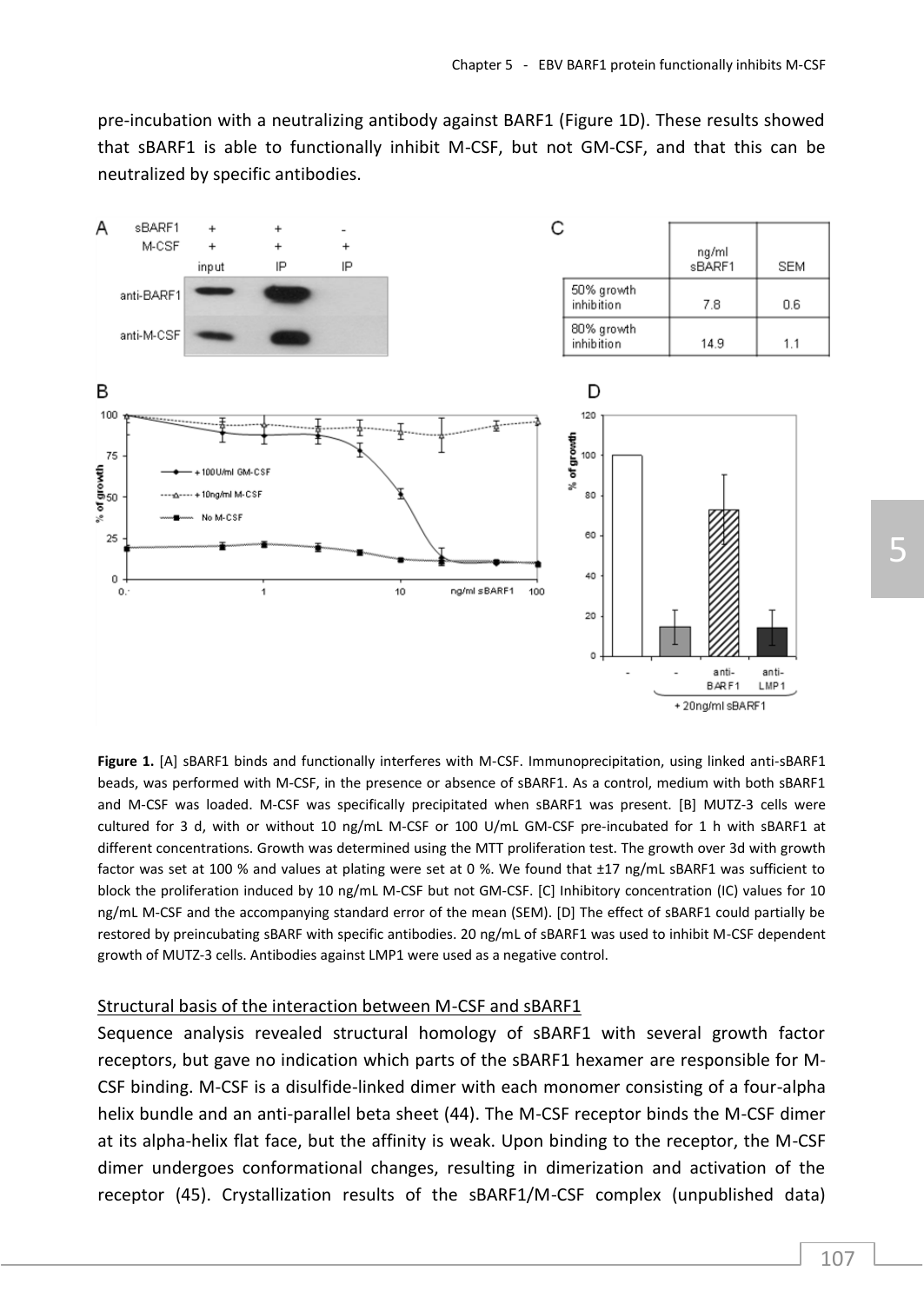indicated that, in contrast to the M-CSF receptor, the BARF1 hexamer binds the M-CSF dimer at the beta sheets, with Val38 and Ala84, located in two protruding N-terminal loops, as the main interacting residues on sBARF1. To confirm these findings, Val38Glu and Ala84Glu single mutants, a double mutant, and a mutant in which the loop residues 37-40 were mutated to glycine, were generated. The double mutant and the loop mutant were secreted as hexamers in the culture medium of transfected cells (Figure 2A). The intracellular loop mutant resulted in relatively less glycosylated BARF1, possibly relating to folding difficulties during intracellular trafficking of the translated product. The single mutants were able to bind M-CSF, but both the double and the loop mutant were disabled in M-CSF binding (Figure 2B) and showed reduced inhibition of M-CSF-dependent growth of MUTZ-3 cells compared to wild type (WT) BARF1 (Figure 2C).



**Figure 2.** Site-directed mutants of sBARF1 reveal the M-CSF binding site [A] BARF1 mutants were secreted as hexameric glycosylated proteins in culture medium. Intracellular loop mutant BARF1 displayed a lower band corresponding to deglycosylation, probably due to folding problems, retaining it longer in the Golgi body. [B] Immunoprecipitations with M-CSF, using linked anti-sBARF1 beads, were performed with WT sBARF1, single mutant Ala84 (Ala84 mut), single mutant Val38 (Val38 mut), double mutant (double mut), and loop mutant sBARF1 (loop mut). M-CSF was not precipitated with the sBARF1 M-CSF double and loop binding site mutants. [C] MUTZ-3 cells were cultured for 3 d in the presence of 10 ng/mL M-CSF that was pre-incubated for 1 h with a range of sBARF1 concentrations. Growth was determined using the MTT proliferation test. (WT, wild type sBARF1; double mutant, Val38/Ala84 to Glu; loop mutant, loop aa37-40 to Gly).

#### M-CSF receptor downstream signaling is inhibited by sBARF1

The effect of sBARF1 in the M-CSF receptor downstream signaling pathway, involving tyrosine kinases PI3-K and STAT (30,46,47), was evaluated. Five minutes after exposing serum starved MUTZ-3 cells to M-CSF, phosphorylated (active) M-CSF receptor, Akt and MAPK were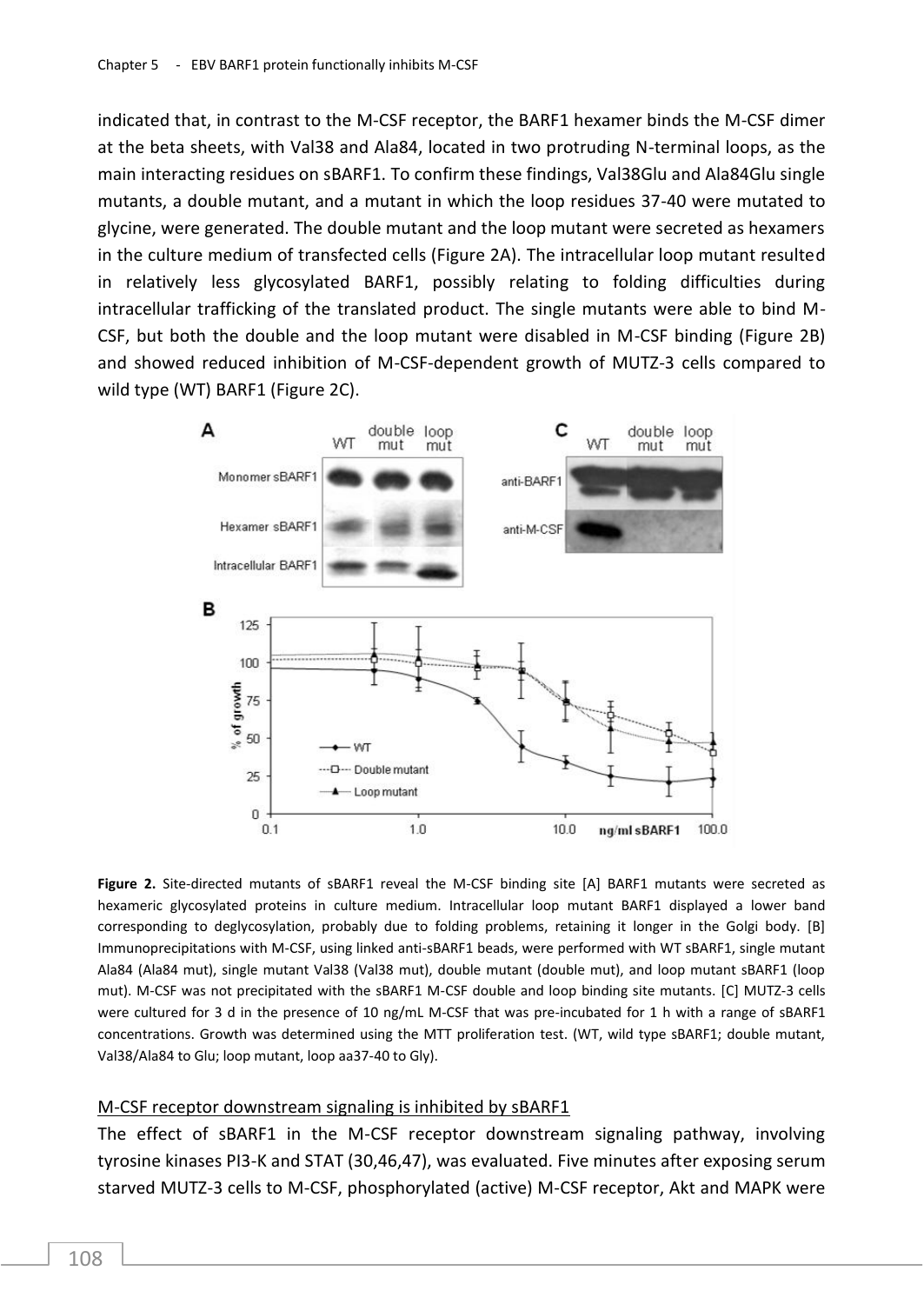detected (Figure 3A). Pre-incubating M-CSF with sBARF1 prevented this activation of the M-CSF-receptor signaling pathway, whereas pre-incubation of sBARF1 with a neutralizing antibody restored the signaling through the M-CSF receptor (Figure 3A). Since macrophages differentiate in the presence of M-CSF and express the M-CSF receptor, downstream signaling was also evaluated in serum-starved monocyte-derived macrophages (MoΦ). Shortterm M-CSF exposure increased MAPK phosphorylation , whereas pre-incubation of M-CSF with sBARF1 reduced this MAPK phosphorylation (Figure 3B). Thus kinase pathways, activated by M-CSF binding to its receptor, were negatively modulated when M-CSF was scavenged by sBARF1.



**Figure 3.** M-CSF receptor downstream signaling is inhibited by sBARF1. [A] Serum starved MUTZ-3 cells were incubated for 5 min. with 10 ng/mL M-CSF pre-incubated with or without 60 ng/mL sBARF1. M-CSF receptor (downstream) signaling was evaluated using phosphospecific antibodies. sBARF1 was able to prevent phosphorylation of the M-CSF receptor and subsequent downstream signaling. Preincubation of sBARF1 with specific antibodies was able to oppose this effect. [B] Monocytes were differentiated for 5 days with 10 ng/mL MCSF, serum starved for 4 h, and incubated for 5 min with 10 ng/mL M-CSF pre-incubated with or without sBARF1. Antibodies specific to phosphorylated MAPK were used to evaluate downstream receptor activation.

## Native sBARF1 negatively influences cell morphology and viability during macrophage differentiation

M-CSF receptor (c-fms) is expressed on both macrophages and dendritic cells (DCs) (48,49) and their precursors (50,51). The importance of M-CSF in DC differentiation is reflected by M-CSF deficient mice, which have a two-to-threefold reduction in splenic DCs (28). Since M-CSF is essential for macrophage differentiation (26,30), the effect of sBARF1 on this process was evaluated using CD14+ monocytes from healthy donors. Differentiated MoΦ were characterized by enlarged cytoplasm and irregular plasma membranes with pseudopodia. After 5 days of differentiation in the presence of M-CSF, MoΦ showed the typical morphology of differentiated macrophages. In contrast, sBARF1-treated MoΦ remained small in size with a rounded morphology. Moreover, the addition of sBARF1 resulted in lower viability in the cultures, as indicated by non-adherent dead cells that were washed away by the Giemsa staining (Figure 4A).

To substantiate the observation that sBARF1 negatively influenced macrophage differentiation and induced cell death, a viability test, was performed, with a read-out based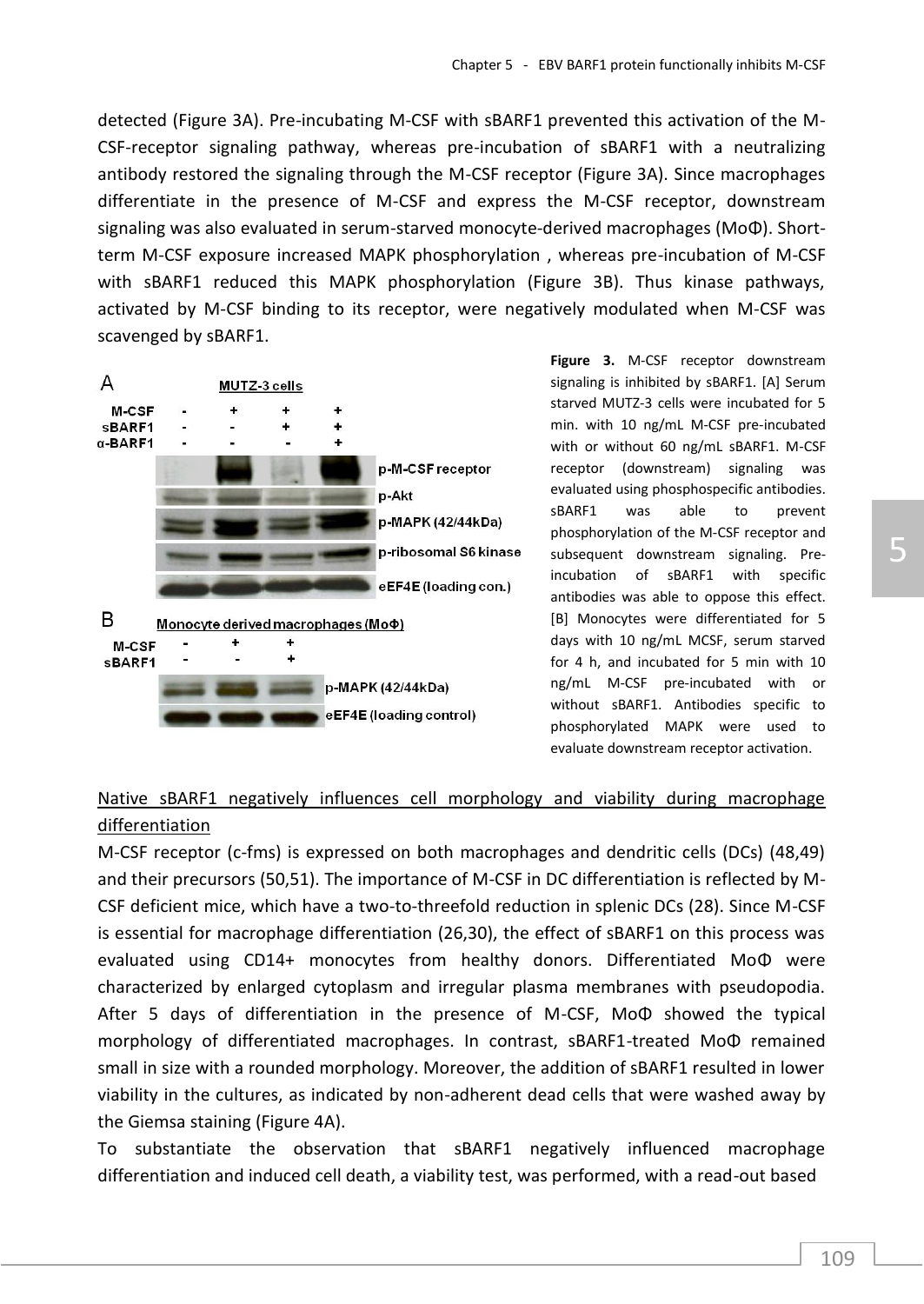

**Figure 4.** Native sBARF1 negatively influences macrophage morphology and viability during differentiation. Monocytes were differentiated for 6 d with 10 ng/mL MCSF with or without 200 ng/mL sBARF1. [A] Differentiated live Mo $\Phi$  were wide-spread adherent cells with a large amount of cytoplasm and pseudopodia (top left). sBARF1treated MoФ were less adherent, and had a more monocyte-like phenotype with less cytoplasm compared to the untreated cells (top right). Small particles, which were not seen in the untreated MoФ were dead cells. Differentiated macrophages, fixed and stained with Giemsa (200x) are shown in the lower panels. [B] MTT proliferation test was used assess both increased cell numbers and level of differentiation, for which the term "viability" is used. Cell viability decreases with treatment with sBARF1 (n=6, p=0.03) [C] Monocytes were differentiated for 6 d with a range of concentrations of sBARF1. The effect of sBARF1 can clearly be seen with a concentration of 20 ng/mL sBARF1. [D] Shown is MTT testing at several time points during the differentiation of monocytes from one representative donor. The inhibitory effect of 20 ng/mL sBARF1 on the macrophages can be seen from day 3. The untreated cells showed increased viability, whereas the viability of sBARF1-treated macrophages remained the same over time. [E] Monocytes from 8 donors were differentiated for 5 d with 10 ng/mL MCSF with or without 200 ng/mL sBARF1. Downregulation of surface markers CD14, CD11b, CD16, and CD169 was significant.

on mitochondrial activity (i.e., MTT test). In this regard it is important to note that MoΦ acquire higher mitochondrial activity during differentiation (52). The definition of viability in these assays is both an increase in cell numbers and in the level of differentiation. When viability of M-CSF-treated MoΦ cultured in the absence of sBARF1 measured at day 6 was set at 100%, cells treated with sBARF1 showed a significant reduction in viability compared to normal differentiated cells (p = 0.03; Figure 4B). This effect was dose-dependent, and the sBARF1 induced reduction of viability occurred at 20 ng/mL and higher (Figure 4C) and could be detected as early as day 3 of differentiation (Figure 4D). Compared to the untreated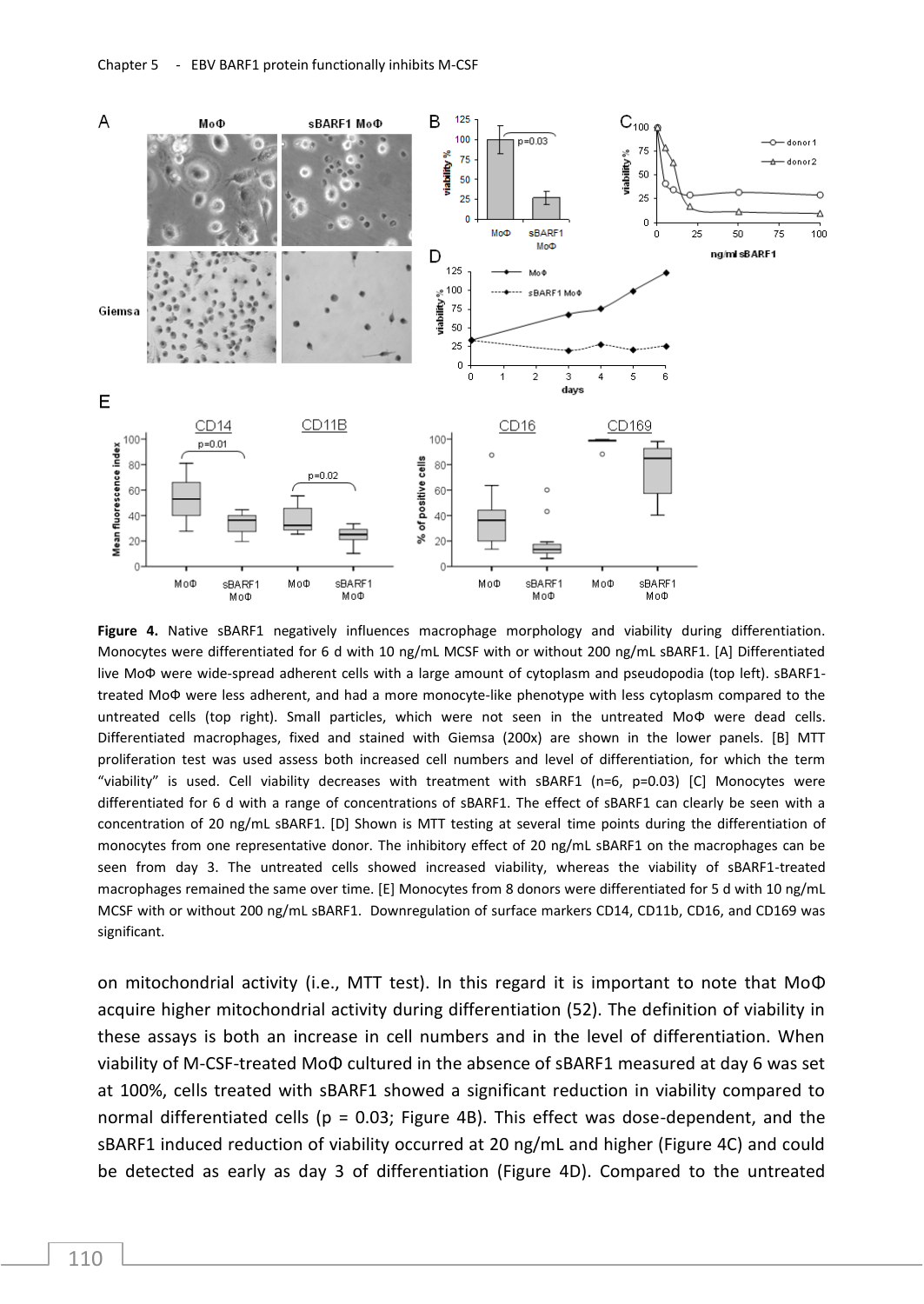control group, for which the viability increased upon differentiation, the viability of the sBARF1-treated cells decreased, suggesting cell death (Figure 4D), which is in accord with our initial microscope observations (Figure 4A).

### Effects of sBARF1 on macrophage surface marker expression

To further evaluate the effect of sBARF1 treatment on macrophage differentiation, sBARF1 treated and sBARF1 untreated MoФ were harvested on days 5-7 with EDTA and stained for key macrophage markers (i.e.; CD11b, CD11c, CD14, CD16, CD36, CD64, CD169, and HLA-DR). Only adherent cells were harvested, and only viable MoФ were selected for flow cytometric analysis. sBARF1-cultured MoФ showed a significantly reduced level of expression of CD14, a pattern recognition co-receptor for bacterial lipopolysaccharide, and CD11b, a integrin subunit of macrophage-antigen 1 and involved in adherence. Purified sBARF1 also suppressed the expression of the FcγR CD16 and CD169, a macrophage differentiation specific marker (Figure 4E), HLA-DR, CD11c, CD64, and CD36, were unaffected (data not shown). These findings indicate that sBARF1 influences the differentiation of macrophages.



**Figure 5.** Native sBARF1 negatively influences macrophage activation and function. Monocytes were differentiated for 5 days with 10 ng/mL M-CSF with or without 200 ng/mL sBARF1 [A] After presensitization with hINF-γ for 2h, LPS and NBT were added. The percentage of blue (activated) cells was visually scored (n=2). [B] MoΦ were incubated with fluorescent dyed apoptotic cells for 1 h and visualized using rhodamine-phalloidin. Photos were made using a Leica confocal microscope.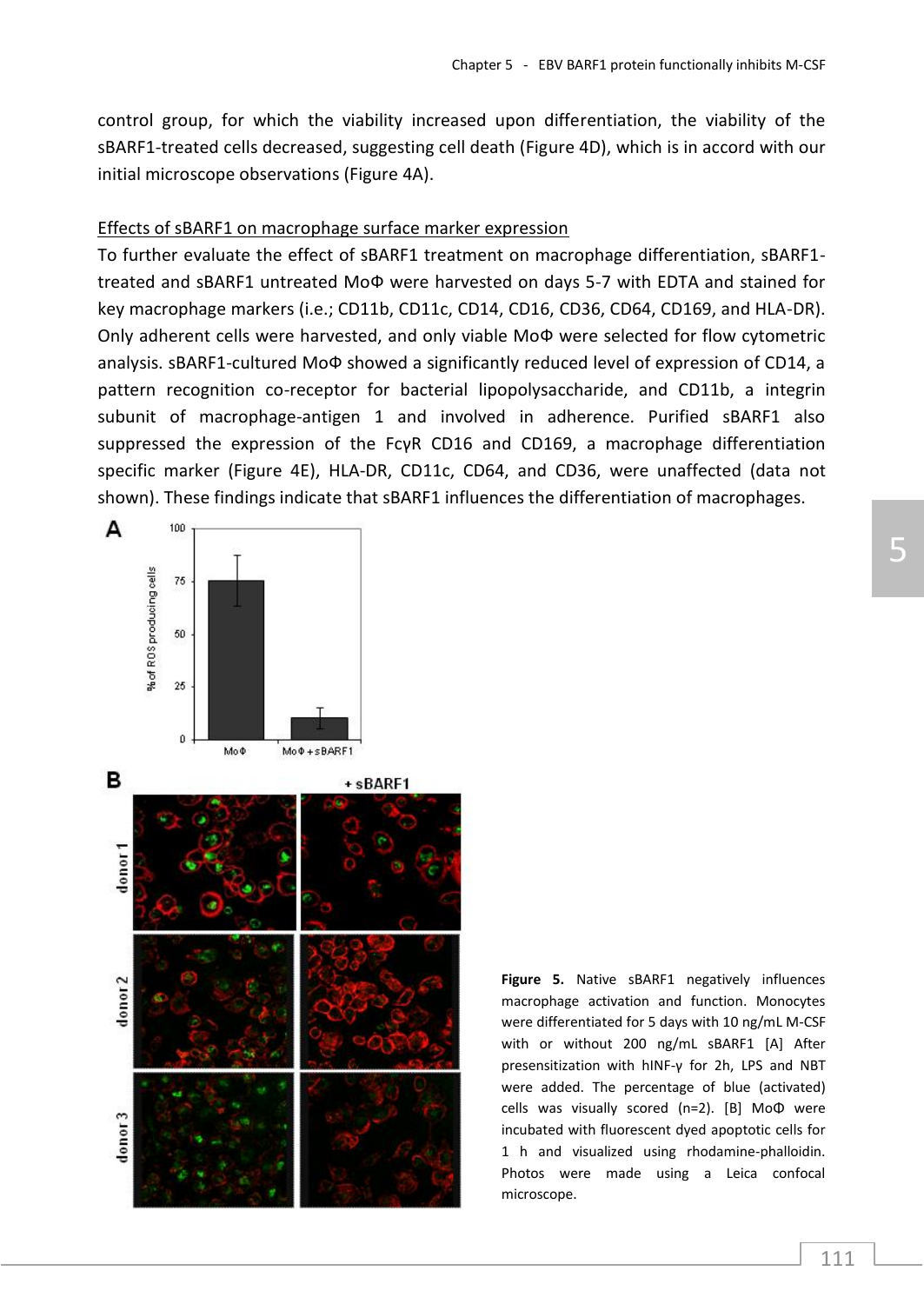## Impairment of oxygen radical production by sBARF1-treated macrophages

MoФ are responsible for several different effector functions of the immune system against pathogens, which can be triggered by the TLR4 ligand LPS. Upon activation, MoФ respond by the generation of free oxygen radicals to kill bacteria that are engulfed by phagocytosis. Oxygen radicals can be visualized by NBT, which is converted into blue crystals when oxidized. MoΦ were incubated with NBT together with 1 μg/mL LPS after being presensitized with IFN-γ. The sBARF1-treated MoΦ were significantly less capable of converting NBT than normally-differentiated macrophages (p = 0.01; Figure 5A).

## sBARF1 specifically affects the phagocytosis of apoptotic cells

Macrophages are known for their ability to capture and internalize particles, including pathogens, necrotic cells, apoptotic cells and immune complexes (53). Non-specific phagocytosis was evaluated with fluorescent microbeads, and no difference between MoΦ cultured in the presence or the absence of sBARF1 was found (data not shown). To evaluate phagocytosis of apoptotic cells, PKH67 dyed Jurkat cells were lethally irradiated and added in excess to MoΦ. After incubation, the remaining Jurkat cells were washed away. Macrophages generated from three separate donors were fixed and stained with rhodamine phalloidin to visualize actin filaments involved in phagocytosis and analyzed by confocal microscopy. In the presence of sBARF1, MoΦ phagocytosed fewer apoptotic Jurkat cells than control MoΦ (Figure 5B), revealing a functional impairment.

# **Discussion**

EBV, like many other persistent herpes viruses, has acquired numerous mechanisms aimed at subverting or evading immune surveillance. The secreted hexameric sBARF1 protein is produced by EBV-related carcinomas (11) and is expressed during lytic cycle replication of the virus in both epithelial and lymphoid cell types (13). Since sBARF1 has structural homology with growth factor receptors (15), it might function by scavenging cytokines as an evasion mechanism by which EBV-infected cells modulate local immune functions, especially those involving the myeloid lineage, to avoid immune-mediated eradication (14).

Prior investigations showing the inhibitory effects of BARF1 on myeloid cells were performed with Fc-tagged BARF1 (15,17). Subsequent studies showed that BARF1 in human epithelial cells is secreted as a hexameric molecule (16,18,19). The 3D-folding of the hexameric BARF1 molecule may be disturbed by the additional Fc-tag. Therefore the use of a native hexameric protein is preferred. This study showed that hexameric native sBARF1 could bind M-CSF in a direct and functionally inhibitory manner. sBARF1 binding prevented M-CSF-stimulated growth of the growth factor-dependent myeloid cell line MUTZ-3 in a linear fashion, but had no effect on GM-CSF-induced proliferation, confirming its specificity for M-CSF. Molecularly, one sBARF1 hexamer can block the activity of three M-CSF dimers, a result in agreement with the findings of Tarbouriech et al. (54). These results led us to investigate which domain at the surface of sBARF1 was responsible for M-CSF inhibition. Mutational analysis confirmed the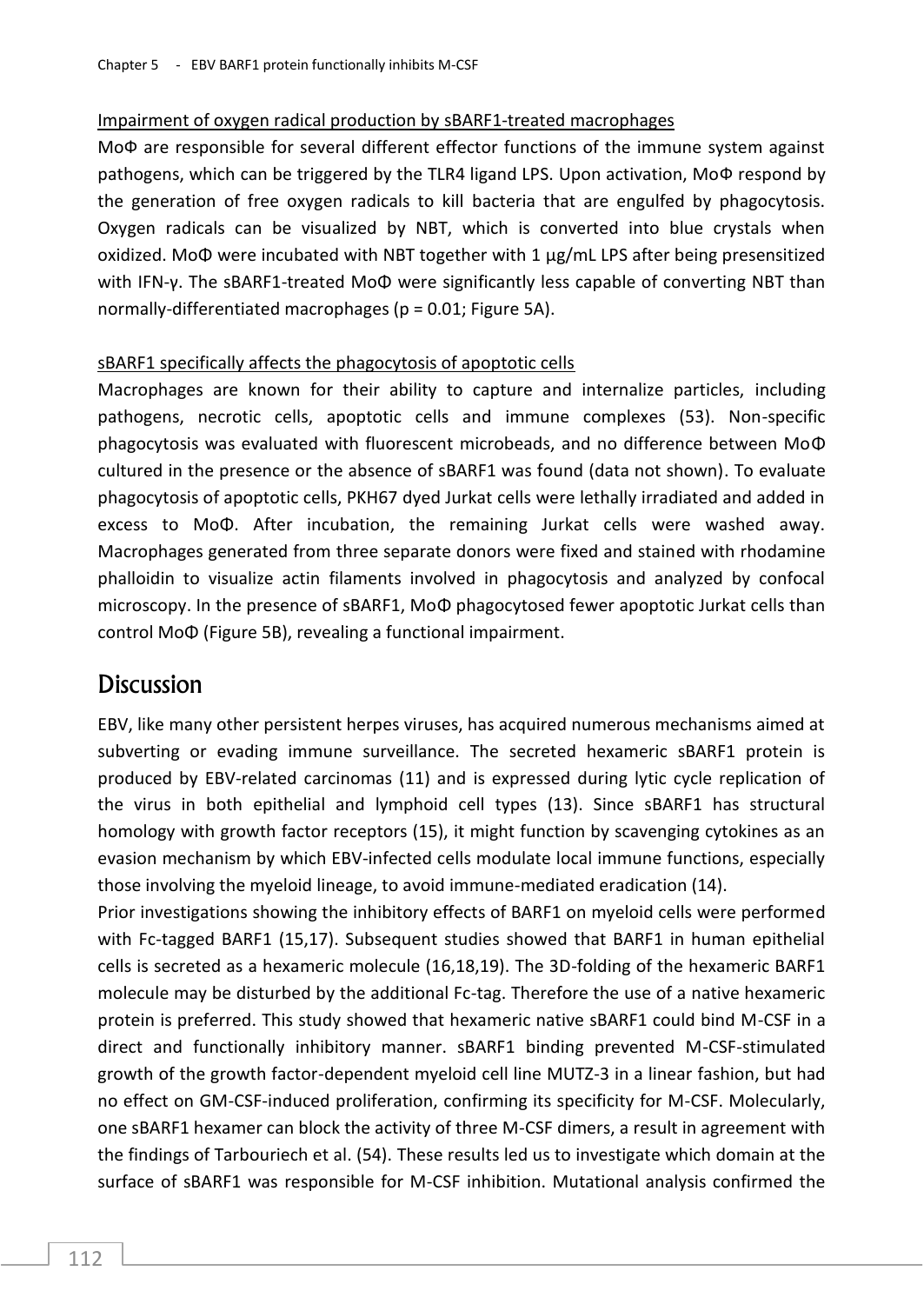specific interaction of sBARF1 and M-CSF as predicted by molecular modeling based on the M-CSF/sBARF1 co-crystal structure (54). Mutants of the predicted sBARF1/M-CSF interaction sites showed that the N-terminal Val38 and Ala84 residues, located in protruding loops, are essential for M-CSF binding. sBARF1 binds M-CSF at the beta sheets, and not at the alpha helices like the M-CSF receptor (45). Since the M-CSF receptor interaction is dependent on conformational changes in the M-CSF dimer, the mechanism by which sBARF1 prevents M-CSF receptor activation might be interference with this conformational change.

M-CSF can drive mononuclear phagocyte differentiation (23,26-29), but when blocked by sBARF1, this function was inhibited. Several macrophage-related markers were negatively influenced by sBARF1, including CD14, CD11b, CD16 and CD163. In addition, sBARF1-treated MoΦ were less capable of producing free oxygen radicals upon stimulation, confirming that sBARF1-treated MoΦ were compromised in their anti-inflammatory reaction. Phagocytosis of apoptotic cells was also reduced in MoΦ treated with sBARF1. Moreover, downregulation of CD16, a Fc-receptor, is likely to negatively influence the phagocytosis of antibody-antigen complexes. All of these features are characteristic for the suppression of M2 differentiation.

Mononuclear phagocytes are exposed during their differentiation and migration to combinations of growth factors such as M-CSF, GM-CSF, IL-4, IL-34, IFN-γ, and Flt3L, each of which can contribute to their cellular phenotype (29). M-CSF is a pleitropic growth factor with many roles in the immune system, some of which remain unknown. M-CSF is an important factor in the regulation of viability, proliferation and differentiation of mononuclear phagocytes from monocytes to macrophages, but it also affects Langerhans cells and DCs (23,25-27,29,50,51). The growth factor GM-CSF skews monocytes towards M1 macrophages, and monocytes that continue to be exposed to M-CSF become M2 macrophages (26). M1 macrophages, also called inflammatory macrophages, are considered more inflammatory and are associated with type-1 cell-mediated immunity; they produce reactive oxygen species and are considered to have anti-tumor activity. M2 macrophages, also called resident macrophages, are important for phagocytosis and are the first line of antiviral defense. The inhibition of M-CSF by sBARF1 expressed during lytic replication might allow monocytes/macrophages to act as virus transmission vehicle of internalized or bound virus, as opposed to inactivation of the virus (31,34).

Most tumor associated macrophages (TAMs) are considered to be of the M2 type, and may even harbor tumor growth-promoting abilities. The proper differentiation of professional antigen presenting DCs, considered to have strong potential anti-tumor activity, is also dependent on M-CSF, which has been shown in recent studies with M-CSF (receptor) deficient mice (28).

The results presented here indicate that sBARF1 interferes with M-CSF, but not with GM-CSF action. BARF1 could thus selectively impair M2 TAMs in their development and function. This may appear counter-intuitive in terms of tumor immune escape, but TAMs do not only promote tumor growth by secreting growth factors and promoting angiogenesis (55), they can also serve as negative mediators of tumor growth by mediating anti-tumor cytotoxicity and antigen presentation (56). Since TAM density is positively correlated with the prognosis

5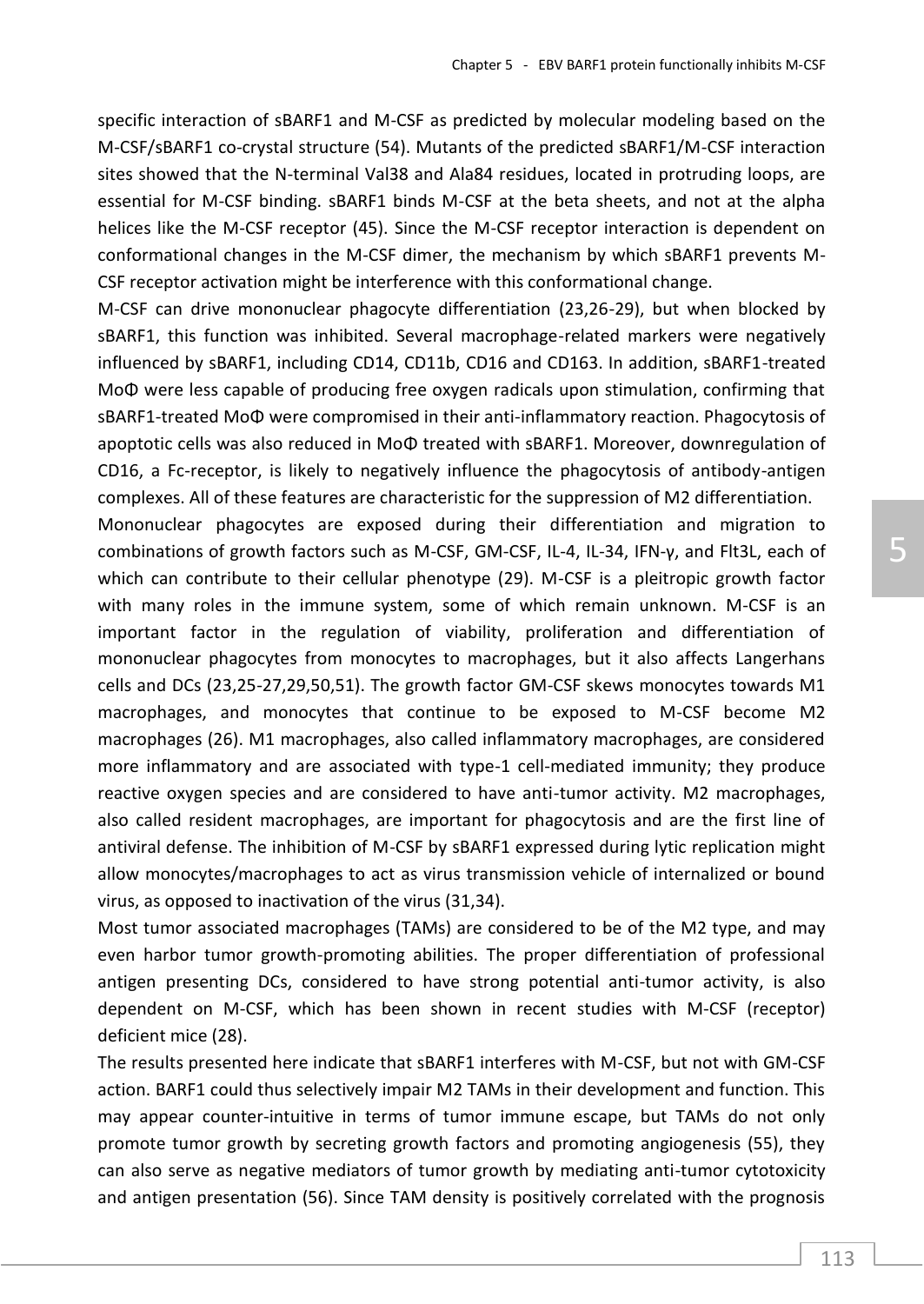of NPC (37,38), blocking of M-CSF by sBARF1 might constitute a possible mechanism by which macrophage-mediated anti-tumor immunity is evaded.

Fc-tagged BARF1 can bind all three M-CSF isoforms, including cell surface M-CSF (15). Cell surface M-CSF on tumor cells evokes anti-tumor activity of macrophages in multiple tumor types, both innately and by linking to the adaptive arm of the immune system by antigen presentation to T cells (57-59). Since it is unknown whether NPC tumor cells express M-CSF, we can only speculate that BARF1 might have an effect on this level, interfering with macrophage-mediated anti-tumor immunity. Truncation of the rhBARF1 gene in a lymphocryptovirus rhesus macaque model resulted in lower efficiency of B-cell immortalization, possibly related to a loss of M-CSF inhibition (17). Future *in-vivo* studies should be designed to explore the biological relevance of WT-BARF1 in virus propagation and latency, and the effects of BARF1 modulation on myeloid cell function in the tumor area.

It is important to clarify the biological effects operating in the microenvironment of EBVassociated tumors to understand why these EBV-carrying carcinomas are not properly eliminated by the immune system. Our data reveal secreted BARF1 as a viral decoy receptor for M-CSF, functionally inhibiting M-CSF-dependent growth and activation of the M-CSF receptor pathway. Secreted BARF1 negatively influences mononuclear phagocyte differentiation, activation and survival, which might contribute to EBV immune evasion. Therefore, the insights into the functional BARF1 M-CSF-binding domains provided by this study could aid in the development of a small molecule or antibody based therapy to block this myelosuppressive function of sBARF1, thus allowing for more effective immune therapy.

# Acknowledgements

The authors are grateful to J.J. Lindenberg for technical and scientific assistance. This project was financially supported by the Dutch Cancer Society Project KWF-VU2007-3776.

# References

- 1. Chang ET, Adami HO: The enigmatic epidemiology of nasopharyngeal carcinoma. Cancer Epidemiol Biomarkers Prev 2006;15:1765-77.
- 2. Klein G, Giovanella BC, Lindahl T, Fialkow PJ, Singh S, Stehlin JS: Direct evidence for the presence of Epstein-Barr virus DNA and nuclear antigen in malignant epithelial cells from patients with poorly differentiated carcinoma of the nasopharynx. Proc Natl Acad Sci U S A 1974;71:4737-41.
- 3. Raab-Traub N: Epstein-Barr virus in the pathogenesis of NPC. Semin Cancer Biol 2002;12:431-41.
- 4. Seto E, Yang L, Middeldorp J, et al.: Epstein-Barr virus (EBV)-encoded BARF1 gene is expressed in nasopharyngeal carcinoma and EBV-associated gastric carcinoma tissues in the absence of lytic gene expression. J Med Virol 2005;76:82-8.
- 5. Young LS, Rickinson AB: Epstein-Barr virus: 40 years on. Nat Rev Cancer 2004;4:757-68.
- 6. Middeldorp JM, Brink AA, van den Brule AJ, Meijer CJ: Pathogenic roles for Epstein-Barr virus (EBV) gene products in EBVassociated proliferative disorders. Crit Rev Oncol Hematol 2003;45:1-36.
- 7. Brooks L, Yao QY, Rickinson AB, Young LS: Epstein-Barr virus latent gene transcription in nasopharyngeal carcinoma cells: coexpression of EBNA1, LMP1, and LMP2 transcripts. J Virol 1992;66:2689-97.
- 8. Fahraeus R, Fu HL, Ernberg I, et al.: Expression of Epstein-Barr virus-encoded proteins in nasopharyngeal carcinoma. Int J Cancer 1988;42:329-38.
- 9. Luo B, Wang Y, Wang XF, et al.: Expression of Epstein-Barr virus genes in EBV-associated gastric carcinomas. World J Gastroenterol 2005;11:629-33.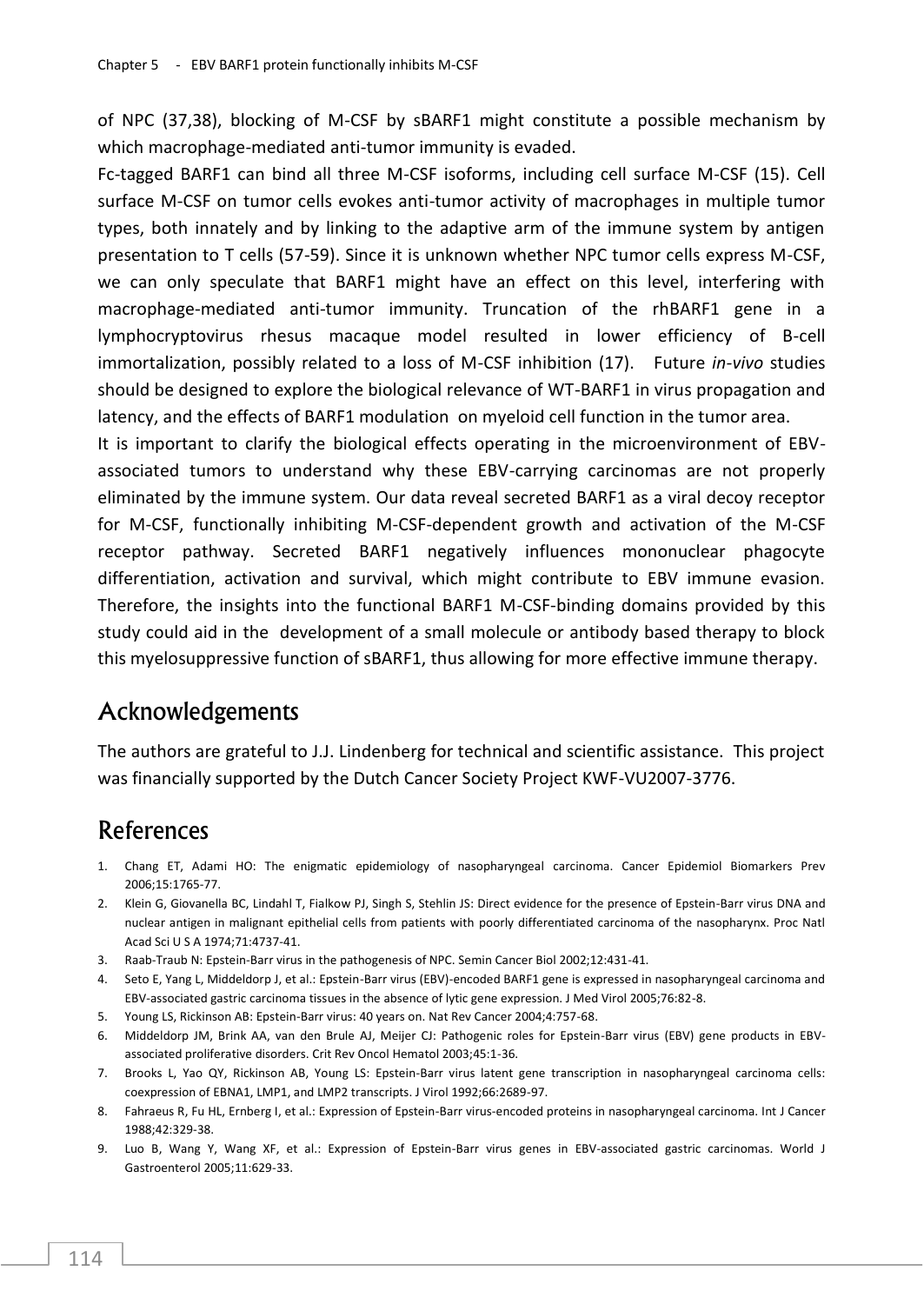- 10. Decaussin G, Sbih-Lammali F, de Turenne-Tessier M, Bouguermouh A, Ooka T: Expression of BARF1 gene encoded by Epstein-Barr virus in nasopharyngeal carcinoma biopsies. Cancer Res 2000;60:5584-8.
- 11. Stevens SJ, Verkuijlen SA, Hariwiyanto B, et al.: Noninvasive diagnosis of nasopharyngeal carcinoma: nasopharyngeal brushings reveal high Epstein-Barr virus DNA load and carcinoma-specific viral BARF1 mRNA. Int J Cancer 2006;119:608-14.
- 12. Hausen zur A, Brink AA, Craanen ME, Middeldorp JM, Meijer CJ, van den Brule AJ: Unique transcription pattern of Epstein-Barr virus (EBV) in EBV-carrying gastric adenocarcinomas: expression of the transforming BARF1 gene. Cancer Res 2000;60:2745-8.
- 13. Zhang CX, Decaussin G, Daillie J, Ooka T: Altered expression of two Epstein-Barr virus early genes localized in BamHI-A in nonproducer Raji cells. J Virol 1988;62:1862-9.
- 14. Cohen JI, Lekstrom K: Epstein-Barr virus BARF1 protein is dispensable for B-cell transformation and inhibits alpha interferon secretion from mononuclear cells. J Virol 1999;73:7627-32.
- 15. Strockbine LD, Cohen JI, Farrah T, et al.: The Epstein-Barr virus BARF1 gene encodes a novel, soluble colony-stimulating factor-1 receptor. J Virol 1998;72:4015-21.
- 16. Tarbouriech N, Ruggiero F, de Turenne-Tessier M, Ooka T, Burmeister WP: Structure of the Epstein-Barr virus oncogene BARF1. J Mol Biol 2006;359:667-78.
- 17. Ohashi M, Orlova N, Quink C, Wang F: Cloning of the Epstein-Barr virus-related rhesus lymphocryptovirus as a bacterial artificial chromosome: a loss-of-function mutation of the rhBARF1 immune evasion gene. J Virol 2011;85:1330-9.
- 18. Turenne-Tessier de M, Ooka T: Post-translational modifications of Epstein Barr virus BARF1 oncogene-encoded polypeptide. J Gen Virol 2007;88:2656-61.
- 19. Hoebe EK, Hutajulu SH, van BJ, et al.: Purified hexameric Epstein-Barr virus-encoded BARF1 protein for measuring anti-BARF1 antibody responses in nasopharyngeal carcinoma patients. Clin Vaccine Immunol 2011;18:298-304.
- 20. Janowska-Wieczorek A, Belch AR, Jacobs A, et al.: Increased circulating colony-stimulating factor-1 in patients with preleukemia, leukemia, and lymphoid malignancies. Blood 1991;77:1796-803.
- 21. Daiter E, Pampfer S, Yeung YG, Barad D, Stanley ER, Pollard JW: Expression of colony-stimulating factor-1 in the human uterus and placenta. J Clin Endocrinol Metab 1992;74:850-8.
- 22. Scholl SM, Lidereau R, de la RA, et al.: Circulating levels of the macrophage colony stimulating factor CSF-1 in primary and metastatic breast cancer patients. A pilot study. Breast Cancer Res Treat 1996;39:275-83.
- 23. Chitu V, Stanley ER: Colony-stimulating factor-1 in immunity and inflammation. Curr Opin Immunol 2006;18:39-48.
- 24. Houali K, Wang X, Shimizu Y, et al.: A new diagnostic marker for secreted Epstein-Barr virus encoded LMP1 and BARF1 oncoproteins in the serum and saliva of patients with nasopharyngeal carcinoma. Clin Cancer Res 2007;13:4993-5000.
- 25. Schmid MA, Kingston D, Boddupalli S, Manz MG: Instructive cytokine signals in dendritic cell lineage commitment. Immunol Rev 2010;234:32-44.
- 26. Pixley FJ, Stanley ER: CSF-1 regulation of the wandering macrophage: complexity in action. Trends Cell Biol 2004;14:628-38.
- 27. O'Keeffe M, Fancke B, Hochrein H: The generation of plasmacytoid and conventional dendritic cells with M-CSF. Methods Mol Biol 2010;595:187-93.
- 28. MacDonald KP, Rowe V, Bofinger HM, et al.: The colony-stimulating factor 1 receptor is expressed on dendritic cells during differentiation and regulates their expansion. J Immunol 2005;175:1399-405.
- 29. Hume DA: Macrophages as APC and the dendritic cell myth. J Immunol 2008;181:5829-35.
- 30. Hamilton JA: CSF-1 and cell cycle control in macrophages. Mol Reprod Dev 1997;46:19-23.
- 31. Guerreiro-Cacais AO, Li L, Donati D, et al.: Capacity of Epstein-Barr virus to infect monocytes and inhibit their development into dendritic cells is affected by the cell type supporting virus replication. J Gen Virol 2004;85:2767-78.
- 32. Martorelli D, Muraro E, Merlo A, et al.: Exploiting the Interplay between Innate and Adaptive Immunity to Improve Immunotherapeutic Strategies for Epstein-Barr-Virus-Driven Disorders. Clin Dev Immunol 2012;2012:931952.
- 33. Savard M, Gosselin J: Epstein-Barr virus immunossuppression of innate immunity mediated by phagocytes. Virus Res 2006;119:134-45.
- 34. Tugizov S, Herrera R, Veluppillai P, Greenspan J, Greenspan D, Palefsky JM: Epstein-Barr virus (EBV)-infected monocytes facilitate dissemination of EBV within the oral mucosal epithelium. J Virol 2007;81:5484-96.
- 35. Jayasurya A, Bay BH, Yap WM, Tan NG: Lymphocytic infiltration in undifferentiated nasopharyngeal cancer. Arch Otolaryngol Head Neck Surg 2000;126:1329-32.
- 36. Li J, Zeng XH, Mo HY, et al.: Functional inactivation of EBV-specific T-lymphocytes in nasopharyngeal carcinoma: implications for tumor immunotherapy. PLoS One 2007;2:e1122.
- 37. Gallo O, Bianchi S, Giannini A, Gallina E, Libonati GA, Fini-Storchi O: Correlations between histopathological and biological findings in nasopharyngeal carcinoma and its prognostic significance. Laryngoscope 1991;101:487-93.
- 38. Peng J, Ding T, Zheng LM, Shao JY: [Influence of tumor-associated macrophages on progression and prognosis of nasopharyngeal carcinoma]. Ai Zheng 2006;25:1340-5.
- 39. Martorelli D, Houali K, Caggiari L, et al.: Spontaneous T cell responses to Epstein-Barr virus-encoded BARF1 protein and derived peptides in patients with nasopharyngeal carcinoma: bases for improved immunotherapy. Int J Cancer 2008;123:1100-7.
- 40. Masterson AJ, Sombroek CC, de Gruijl TD, et al.: MUTZ-3, a human cell line model for the cytokine-induced differentiation of dendritic cells from CD34+ precursors. Blood 2002;100:701-3.